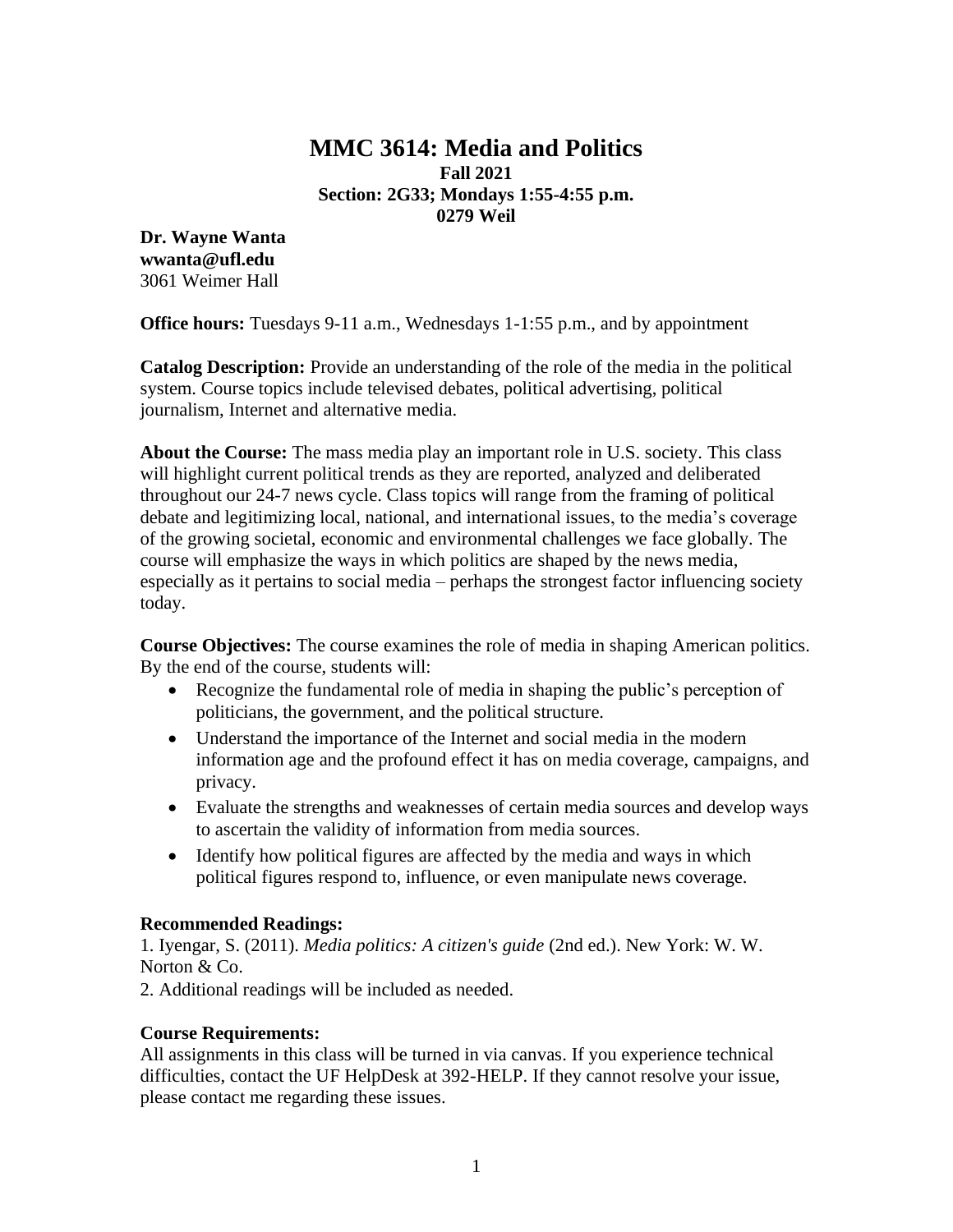### *Assignments:*

*1. Media Bias:* Identify a recent political story from an online/print news source (published no longer than one month prior to the assignment deadline) and write a 3-5 page paper discussing the article and its impact on: you as a citizen, the political ramifications of the event and how it impacts the greater news context. Discuss the sourcing of the article, how polls or surveys were used, the partisanship of the article, and how the issue was framed, etc. You are required to utilise and cite **at least three different scholarly articles** as means to back up your arguments throughout the paper. Include a copy of the analyzed article as an appendix. Be prepared to discuss your paper in class.

*2. Discussion Posts:* Each student is required to post a 200-300 word paper discussing the readings for a given week. These posts should have a clear thesis and correct grammar to receive credit. During the class for which your group is presenting, you will not need to post a discussion assignment.

*3. Group Presentations*: Depending on class enrollment, student will work together in groups of 3-5 students. Students will gather material that goes beyond the class readings. The presentation should last somewhere around one hour. The group will also turn in a 2- 3 page paper outlining what students did to prepare the presentation. The topics of the groups are shown in the tentative schedule below. Students should email me their first three choices, and I will try to accommodate the request.

*4. Midterm Exam:* Students will complete a midterm exam based on course material. The questions will be in an essay and/or short answer format and will be taken during classtime.

*5. Analysis Paper:* For the final paper for the class, your assignment will be to identify a case in which a media organization either showed near perfect objectivity or serious bias, based on our readings and class discussions. Students will give a 10-15 minute presentation of their papers during the last two weeks of class. You are required to utilise and cite **at least five different scholarly articles** so as to supplement your views with academic theory, e.g., agenda-setting, priming, etc. You may critique and cite as many news articles as you feel are necessary to support your discussion points as well. Based on your research, you will identify and highlight how the various interest groups and stakeholders have impacted or been impacted upon in the debate – whether they are governmental, private, citizen, etc. –and how the media have covered their viewpoints. As some of these topics may well be sensitive to your classmates, be mindful of how you present your findings. The final paper should be 8-12 pages of text (not counting citations or appendices), double-spaced, with 12-point type. It will be due on the last day of class, Dec. 6.

### **Grading:**

Grades will be based on five factors: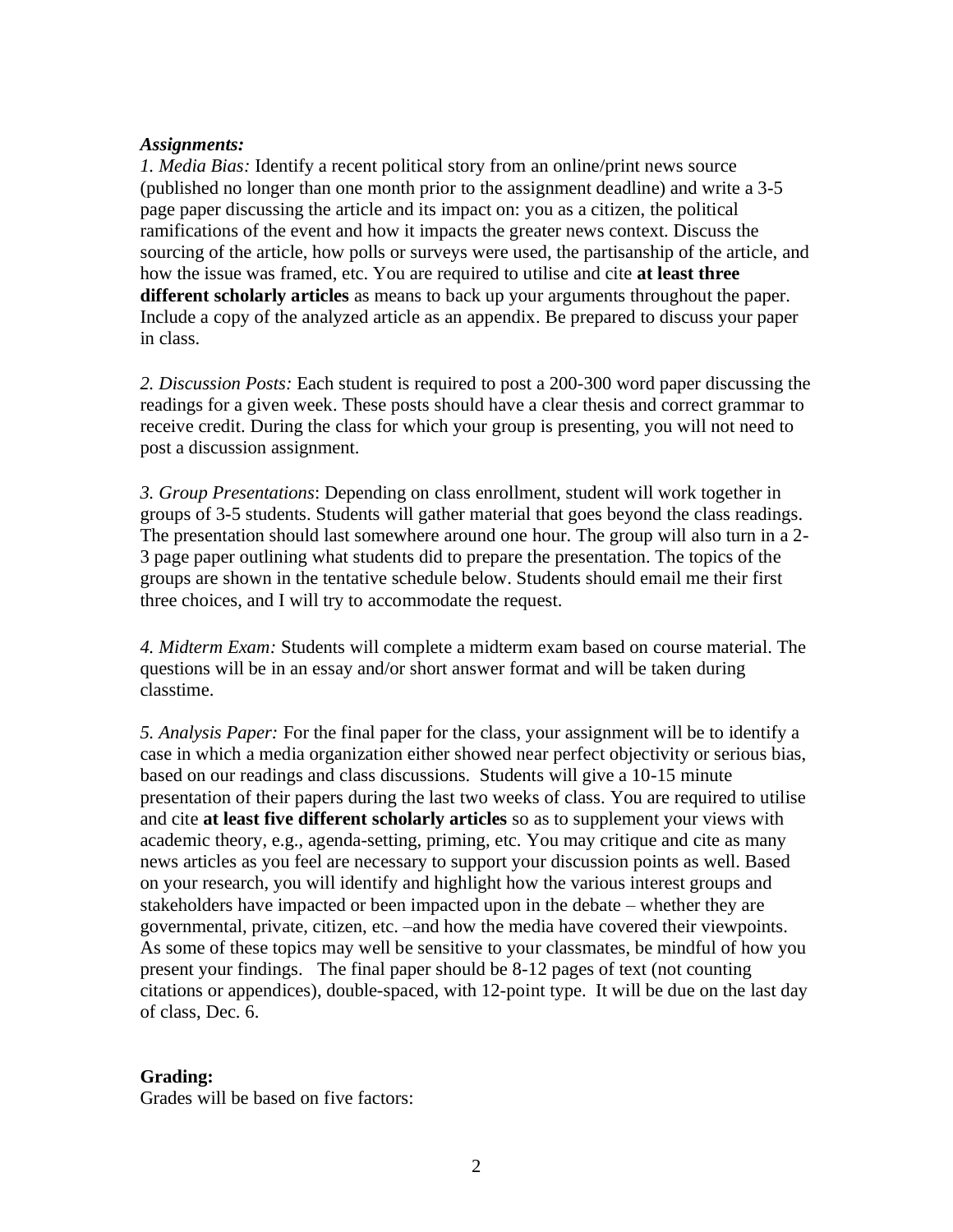| 20% |
|-----|
|     |
|     |
|     |
|     |

### *Grading Scale:*

 $A = 93-100$  $A = 90-92$  $B = 87-89$  $B = 83-86$  $B - 80-82$  $C_{+} = 77 - 79$  $C = 73-76$  $C = 70-72$  $D+= 67-69$  $D = 63-66$  $D = 60-62$ Below  $60 = E$ 

*Makeup:* Make-up assignments and exams are not permitted. However, under an extreme circumstance, if you have an excused absence AND the professor was notified in advance, an exception may be made. Information about university's policies on this issue can be found here: https://catalog.ufl.edu/ugrad/current/regulations/info/attendance.aspx

*Discussion board policies:* We will be covering sensitive topics in this class and students may have strong feelings about particular issues discussed in class. Everyone deserves a safe environment in which to participate in class discussions. Therefore, be respectful in all of your discussion posts and student interactions.

- Posts should include a clear thesis statement and correct grammar within each post and cite any material (in lecture or readings) as appropriate.
- Proper grammar and word usage is expected.
- No derogatory language will be tolerated. If you have questions about the use of specific words or language that may be deemed derogatory, obscene, or biased in some way, you should speak with the instructor before including this language in your post.
- ONLY thoughtful posts that adhere to these policies (including due dates and times) will receive full credit.

*Discussion Post Due Dates:* To receive credit, all posts will be due on Sunday nights by 11:59 p.m. Any posts received after that time will not receive credit.

**Plagiarism**; Cheating or other Academic Misconduct: The Academic Integrity Statement for the College of Journalism and Communications can be found here: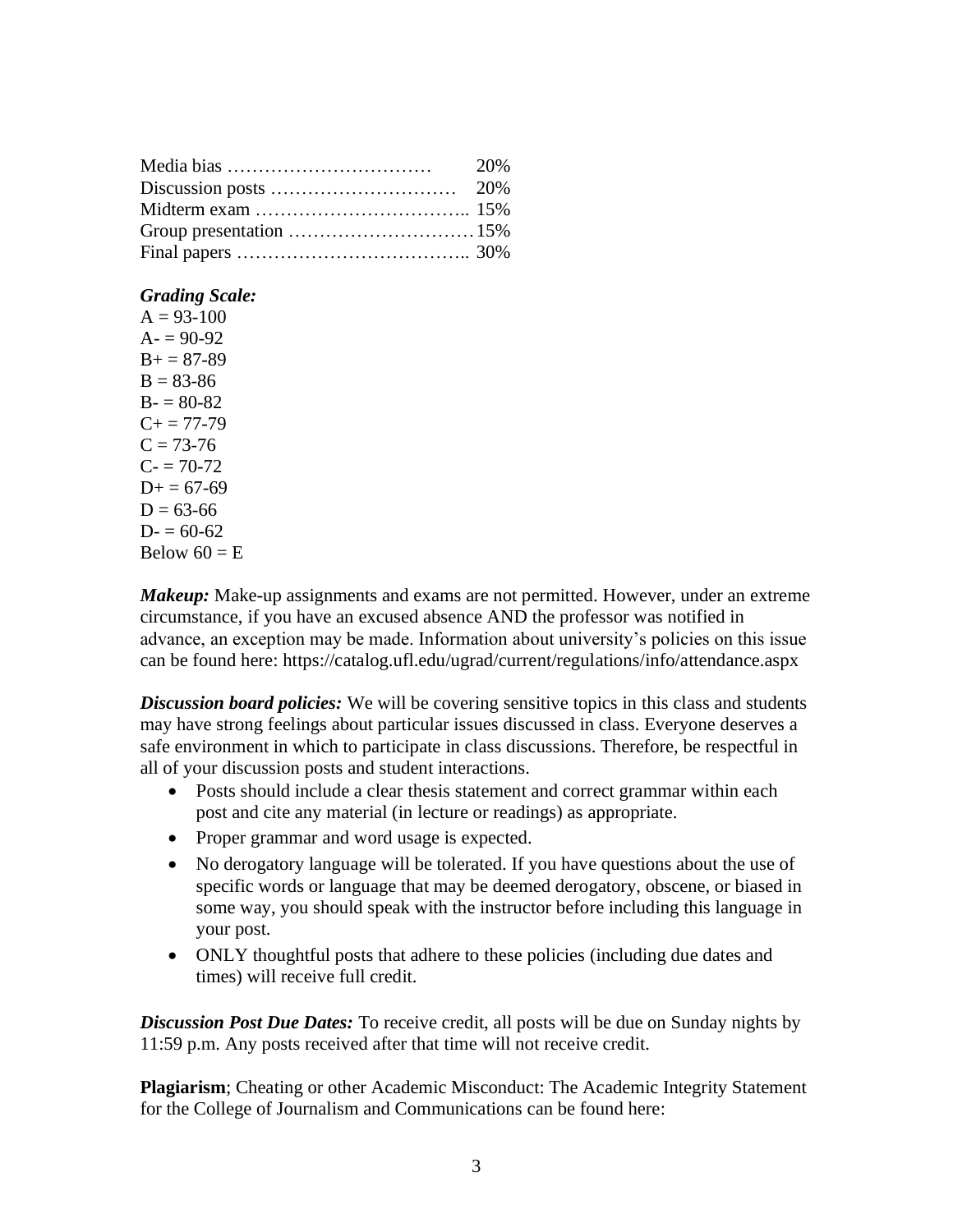http://www.jou.ufl.edu/grad/forms/Plagiarism-Guideline.pdf

In addition, all students are bound by the university's Honor Code Policy at http://www.dso.ufl.edu/judicial/honorcode.php. Anyone who violates these policies in this course will receive a failing grade in this course and face further sanctions from the college and university.

If you find yourself wondering whether you have crossed the line of plagiarism, you almost assuredly have. When in doubt, ask the professor.

It is true that students sometimes plagiarize unintentionally or by accident. That is neither a defense nor an excuse. To avoid accidental plagiarism, it is extremely important to keep careful notes about what came from where, especially when doing online research. If you are cutting and pasting paragraphs from Web sites to your notes, you are in very risky territory; save the citations along with the material.

Your work will be checked for plagiarism, so just don't do it. Failure to uphold the standards of academic honesty will result in a failing grade for the course and, potentially, other serious disciplinary action up to and including expulsion.

*TurnitIn.com:* Your media analysis project will be submitted to the TurninIn.com web site, which tests for plagiarism. Your instructor may also test other work through the same site, if he suspects that plagiarism has occurred.

Remember, when you completed the registration form at the University of Florida, you signed the following statement:

*"I understand that the University of Florida expects its students to be honest in all their academic work. I agree to adhere to this commitment to academic honesty and understand that my failure to comply with this commitment may result in disciplinary action up to and including expulsion from the University."* 

Furthermore, on work submitted for credit, the following pledge is either required or implied:

*"On my honor, I have neither given nor received unauthorized aid in doing this assignment."* 

If you are aware of a climate that promotes academic dishonesty, please notify the instructor or contact the Student Honor Court (392-1631) or Cheating Hotline (392- 6999).

**Special needs**: Students requesting classroom accommodation must first register with the Dean of Students Office. The Dean of Students will provide documentation to the student who must then provide this documentation to the instructor when requesting an accommodation. This course conforms to all requirements of the ADA and handles with sensitivity all matters related to gender, race, sexual orientation, age, religion or disability. Please alert the instructor if any issues arise.

**Syllabus Changes**: The instructor reserves the right to alter the syllabus or course schedule as the need arises. This includes the possibility of guest speakers and special presentations, some of which may be scheduled outside of classtime. Note: Some of the content for this syllabus was taken from syllabi from previous classes.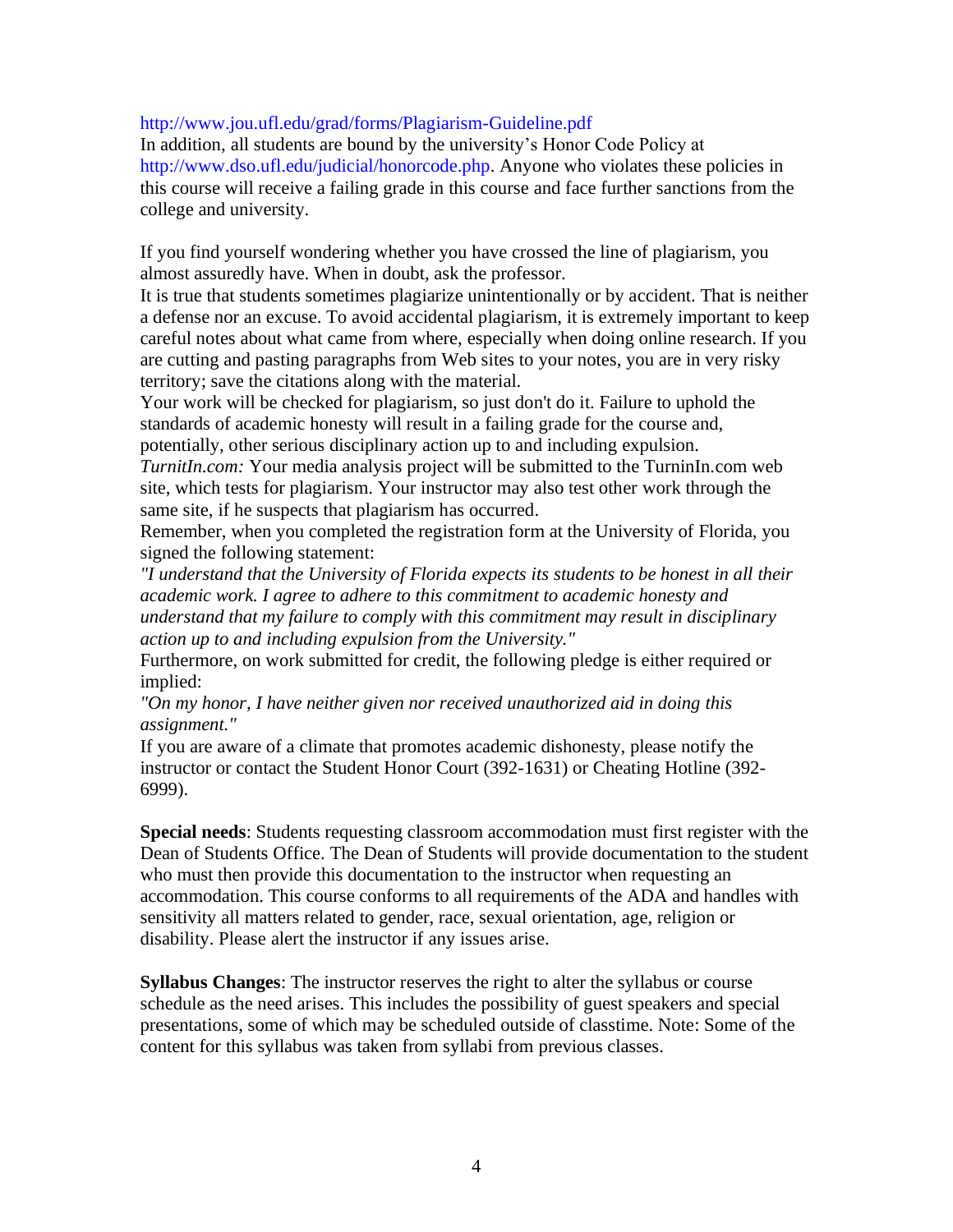**Tips for getting good grades**: Come to class on time. Turn off your cellphone, or better yet, don't bring it to class. Complete all of the readings before class. Laugh at my jokes.

**Covid-19:** Because of Covid-19, the schedule and requirements for the class will be flexible. At this point, all classes will meet in person. The same goes for office hours. All decisions will be made with the students' safety and health in mind. If you have any problems/issues at any time, please contact me as soon as possible.

# **From the university on possible online class meetings: Zoom Professionalism (JOU)**

Please be mindful of maintaining a professional appearance and conduct via our remote lecture meetings. Consider your wardrobe and hygiene just as you would were we all in the same room, as well as your audio and visual backgrounds.

# *Virtual backgrounds*

You are encouraged to use virtual backgrounds for Zoom if you want to protect the privacy of your environment or surroundings.

If the coronavirus pandemic is not a problem later in the semester, we might possibly have some face-to-face instructional sessions to accomplish the student learning objectives of this course, the following policies and requirements are in place to maintain your learning environment and to enhance the safety of our in-classroom interactions.

• You are required to wear approved face coverings at all times during class and within buildings. Following and enforcing these policies and requirements are all of our responsibility. Failure to do so will lead to a report to the Office of Student Conduct and Conflict Resolution.

• Wer will meet in a physical classroom with enough capacity to maintain physical distancing (6 feet between individuals) requirements. Please utilize designated seats and maintain appropriate spacing between students. Please do not move desks or stations.

Sanitizing supplies are available in the classroom if you wish to wipe down your desks prior to sitting down and at the end of the class.

• Follow your instructor's guidance on how to enter and exit the classroom. Practice physical distancing to the extent possible when entering and exiting the classroom.

If you are experiencing COVID-19 symptoms (Click here for guidance from the [CDC on symptoms of coronavirus\)](https://www.cdc.gov/coronavirus/2019-ncov/symptoms-testing/symptoms.html), please use the UF Health screening system and follow the instructions on whether you are able to attend class. [Click here for UF Health](https://coronavirus.ufhealth.org/screen-test-protect/covid-19-exposure-and-symptoms-who-do-i-call-if/)  [guidance on what to do if you have been exposed to or are experiencing Covid-19](https://coronavirus.ufhealth.org/screen-test-protect/covid-19-exposure-and-symptoms-who-do-i-call-if/)  [symptoms.](https://coronavirus.ufhealth.org/screen-test-protect/covid-19-exposure-and-symptoms-who-do-i-call-if/)

• Course materials will be provided to you with an excused absence, and you will be given a reasonable amount of time to make up work. [Find more information in the](https://catalog.ufl.edu/UGRD/academic-regulations/attendance-policies/)  [university attendance policies.](https://catalog.ufl.edu/UGRD/academic-regulations/attendance-policies/)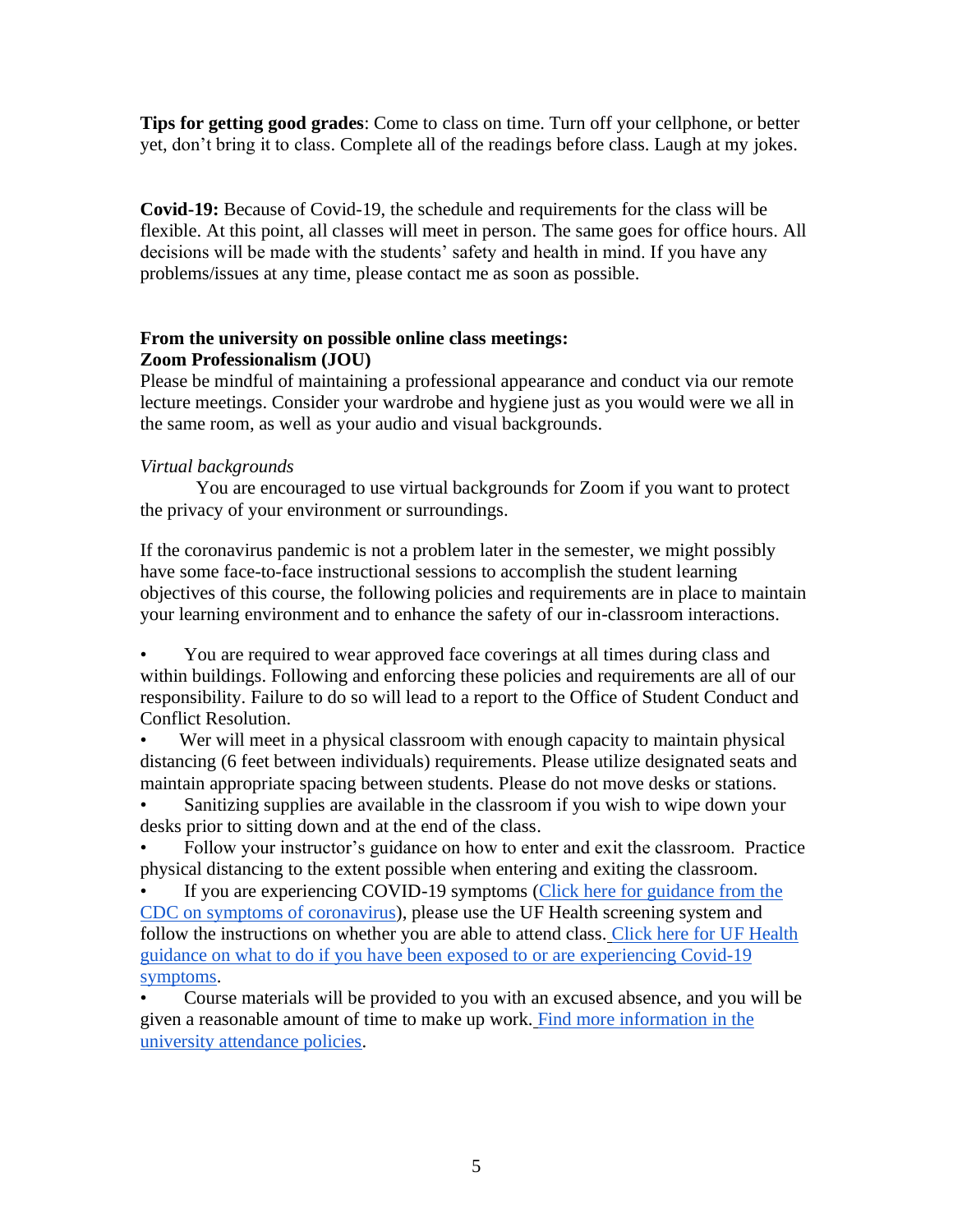#### **From the college:**

The University of Florida's College of Journalism and Communications Department of Journalism embraces a commitment toward an intellectual community enriched and enhanced by diversity along a number of dimensions, including race, ethnicity and national origins, gender and gender identity, sexuality, class and religion. We expect each of our journalism courses to help foster an understanding of the diversity of peoples and cultures and of the significance and impact of mass communications in a global society

### **Tentative schedule**

**Week 1 – Aug. 23** Introduction to course The major principles of political communication The role of the media in the American political system

**Week 2 – August 30** The presidency and the news media Presidential elections

**Week 3 – Sept. 6** Labor Day. No class

**Week 4 – Sept. 13** The influence of advertising and campaigning **Group 1 presentation**

**Week 5 – Sept. 20** The state of the media **Group 2 presentation**

**Week 6 – Sept. 27** News coverage of protests **Group 3 presentation**

**Week 7 – Oct. 4 Media Analysis Due** Media effects on the public I Agenda setting, Priming and Framing **Media Bias paper due; No group presentation**